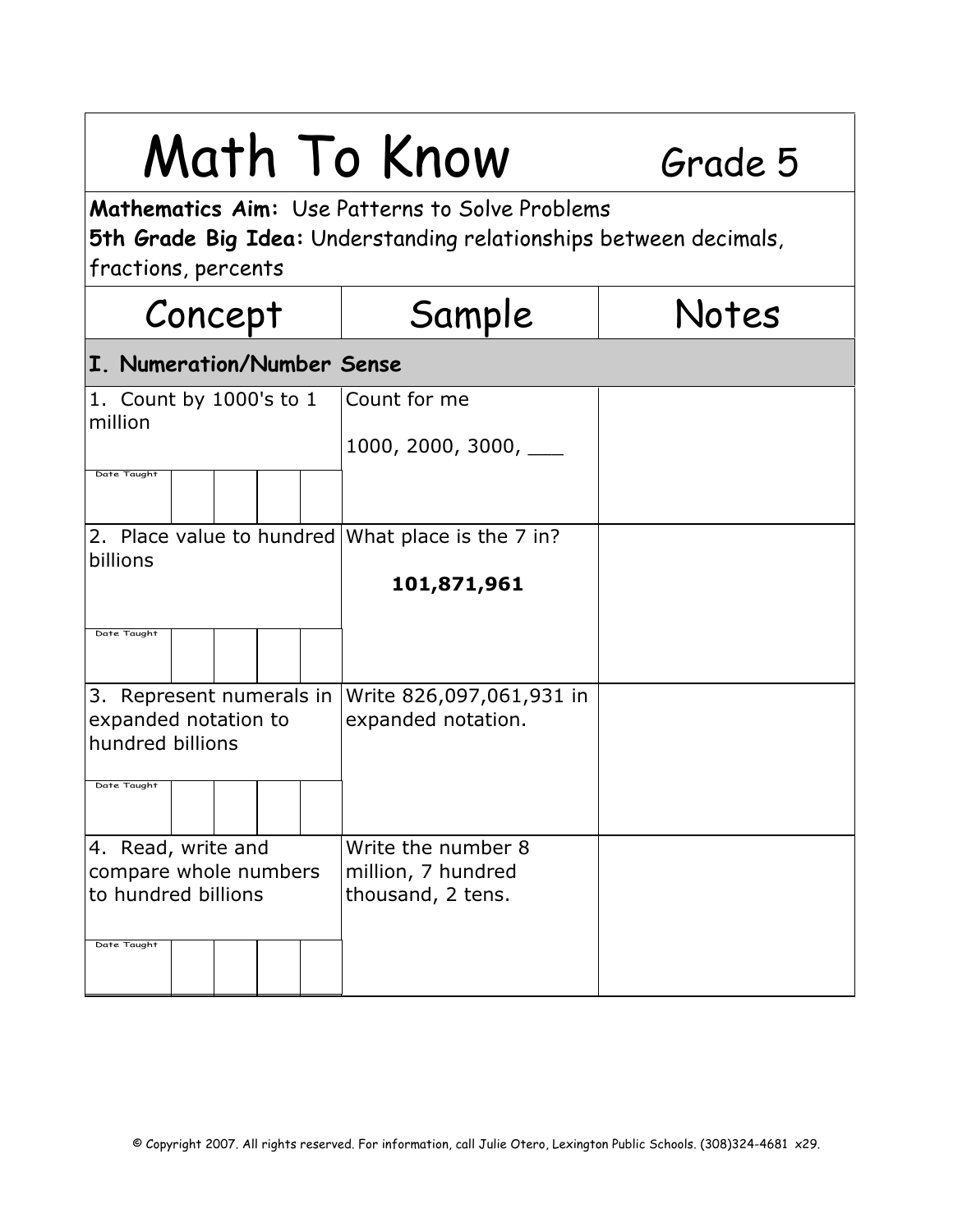| Concept                                                                               | Sample                                                                                                                                           | Notes |
|---------------------------------------------------------------------------------------|--------------------------------------------------------------------------------------------------------------------------------------------------|-------|
| 5. Read, write and<br>compare fractions<br>Date Taught                                | Kelly has 1/3 of a<br>snickerdoodle, 1/4 of a<br>chocolate chip cookie, and<br>1/2 of a sugar cookie.<br>Which cookie amount is<br>the smallest? |       |
|                                                                                       |                                                                                                                                                  | Wr    |
| 6. Read, write and<br>compare decimals to<br>thousandths<br>Date Taught               | Write the decimal 1.972?                                                                                                                         |       |
| Divisibility rules: $3, 6,$<br>7.<br>9<br>Date Taught                                 | Write the divisibilty rule<br>for 9 and then give an<br>example of how the rule is<br>used.                                                      |       |
|                                                                                       |                                                                                                                                                  |       |
| 8. Determine<br>equivalences among<br>fractions, decimals and<br>percents $(=, <, >)$ | Use the correct sign in<br>between each fraction.<br>4/9<br>1/6<br>2/3                                                                           |       |
| Date Taught                                                                           |                                                                                                                                                  |       |
| 9. Identify prime and<br>composite numbers,<br>factors and multiples.                 | What are all the factors of<br>144.                                                                                                              |       |
| Date Taught                                                                           |                                                                                                                                                  |       |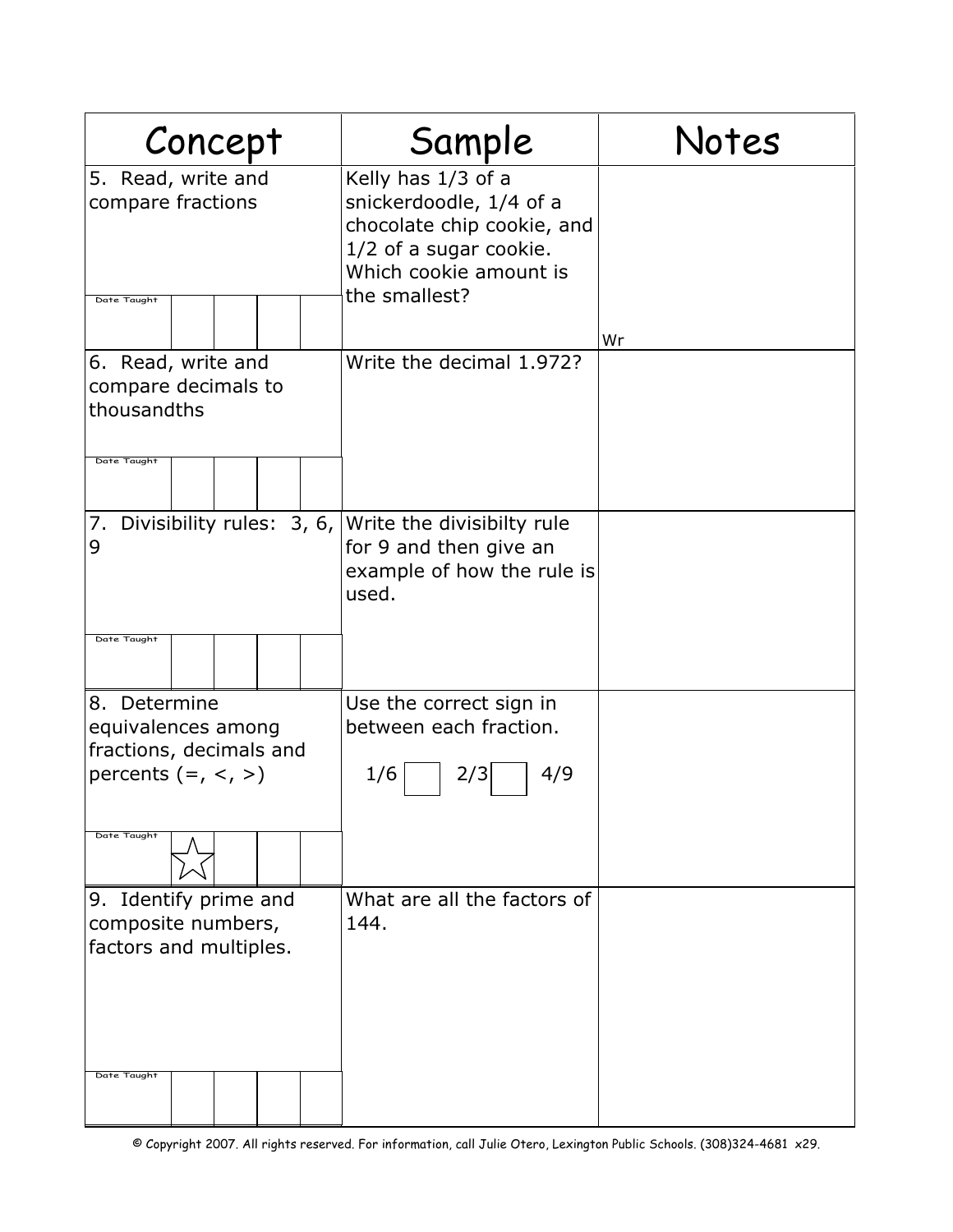| Concept                                                                                               | Sample                                                     | Notes |
|-------------------------------------------------------------------------------------------------------|------------------------------------------------------------|-------|
| II. Computatation and Estimation                                                                      |                                                            |       |
| 1. Estimating whole<br>numbers to hundred<br>billions<br>Dote Tought                                  | Round 3,073,882,100 to<br>the nearest hundred<br>millions. |       |
| 2. Estimating mixed<br>numbers<br>Dote: Tought                                                        | Estimate:<br>$7\frac{4}{5}$ + 4 $\frac{3}{5}$              |       |
| 3. Add fractions: proper<br>and mixed numbers with<br>uncommon denominators<br>Dote Tought            | Solve:<br>$3\frac{4}{5}$ + $2\frac{7}{10}$ =               |       |
| 4. Subtraction fractions:<br>proper and mixed<br>numbers with uncommon<br>denominators<br>Dote Tought | Solve:<br>$8\frac{2}{3}$ – $1\frac{3}{8}$                  |       |
| 5. Multiply fractions:<br>proper and mixed<br>numbers with uncommon<br>denominators<br>Dote Tought    | What is the value of<br>$10 \times 3/100$                  |       |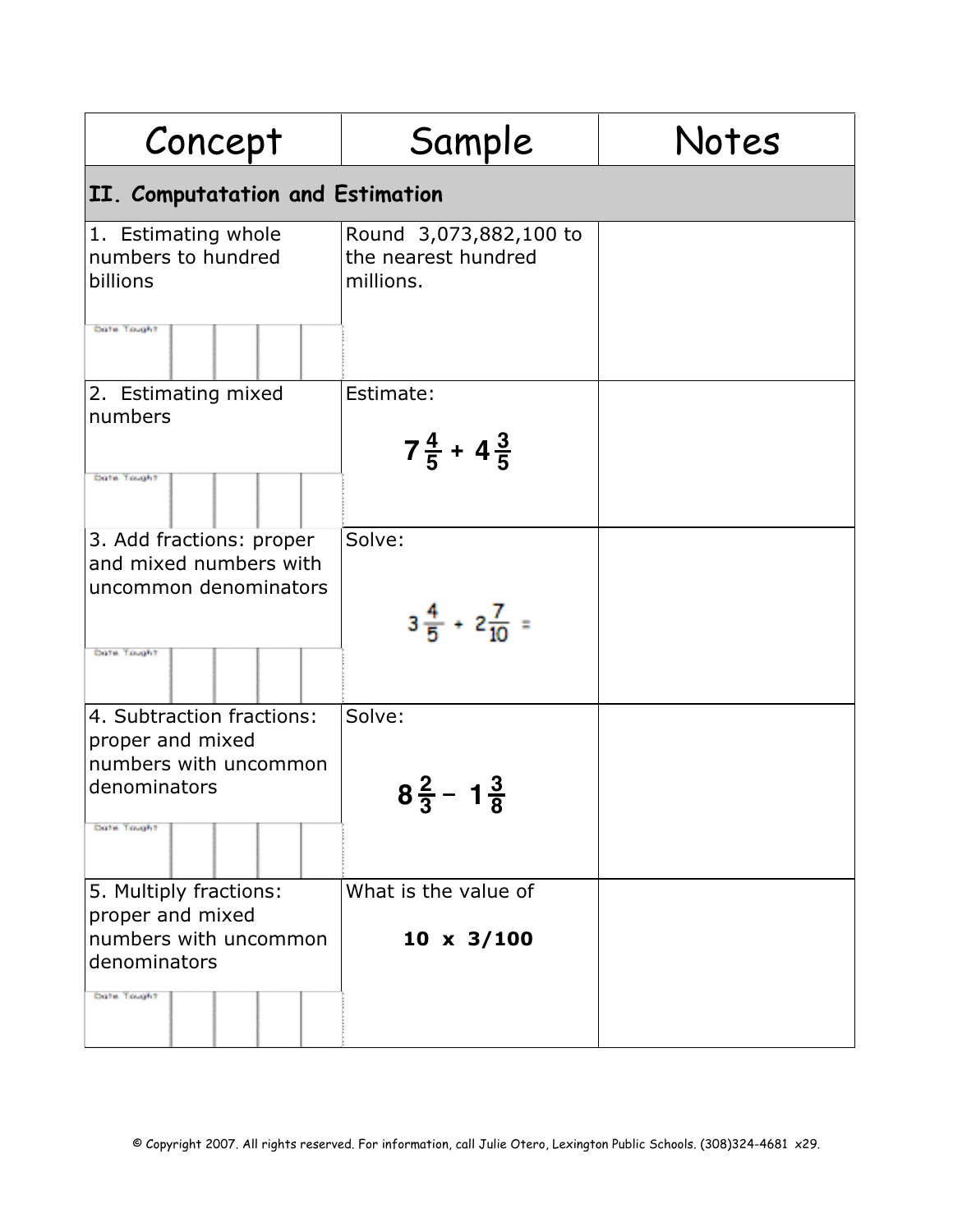| Concept                                                                                              | Sample                                                                                                                                                                                                                  | Notes |
|------------------------------------------------------------------------------------------------------|-------------------------------------------------------------------------------------------------------------------------------------------------------------------------------------------------------------------------|-------|
| 6. Divide fractions: proper Solve:<br>and mixed numbers with<br>uncommon denominators<br>Dote Tought | $2\frac{4}{5} \div 2\frac{12}{15}$                                                                                                                                                                                      |       |
| 7. Simplify improper<br>fractions as a mixed<br>number<br>Dote Tought                                | Simplify<br>$\frac{45}{16}$                                                                                                                                                                                             |       |
| 8. Multiply and divide<br>decimals<br>Dote Tought                                                    | Multiply<br>16.06 X 3.45                                                                                                                                                                                                |       |
| 9. Solve word problems<br>with the correct operation                                                 | On the first Saturday in<br>May, each of 16 students<br>of a 5th grade class<br>worked 2.5 hours planting<br>flowers and bushes<br>around their school. Their<br>teacher, Mr. West worked<br>4 hours.<br>2.5<br>16<br>4 |       |
| Dote: Tought                                                                                         | What operatoins could be<br>used in the squares above<br>to find the total number of<br>hours that were worked?                                                                                                         |       |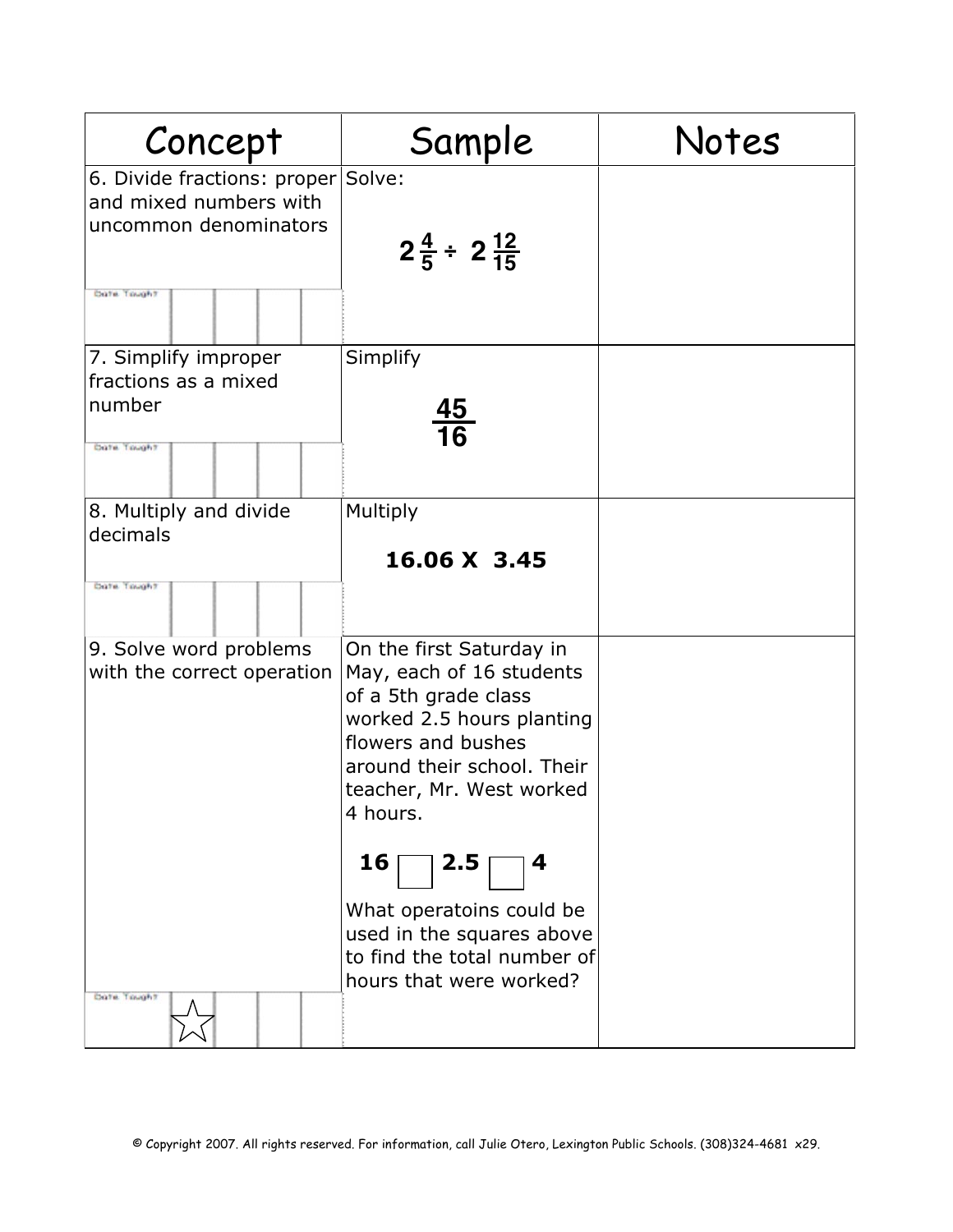| Concept                                                                 | Sample                                                                                                                                                                                                                                             | Notes |
|-------------------------------------------------------------------------|----------------------------------------------------------------------------------------------------------------------------------------------------------------------------------------------------------------------------------------------------|-------|
| 10. Solve problems<br>involving ratios and<br>percents<br>Dolfe, Tought | Luis needs to measure out<br>3/4 lb. of sugar for a cake<br>receipe that he is making.<br>Unfortunately, he has a<br>scale that only shows the<br>decimal value of weight.<br>What is the decimal<br>equivalent of 3/4 lb.?                        |       |
| III. Measurement                                                        |                                                                                                                                                                                                                                                    |       |
| 1. Select customary units<br>of: weight and capacity<br>Dote Tought     | Isaac and Alieah have put<br>6 quarts of water into a<br>fish tank. The tank has a<br>capacity of 4 gallons. How<br>many more quarts of<br>water do they need tof ill<br>the tank?<br>A. 24 quarts<br>B. 10 quarts<br>C. 12 quarts<br>D. 2 gallons |       |
| 2. Select metric units of:<br>mass and capacity<br>Dote Tought          | Choose the most<br>reasonable uit of mass to<br>weigh a paper clip, a<br>stamp, or a grain of rice.<br>A. liters<br><b>B.</b> meters<br>C. milligrams<br>D. kilograms                                                                              |       |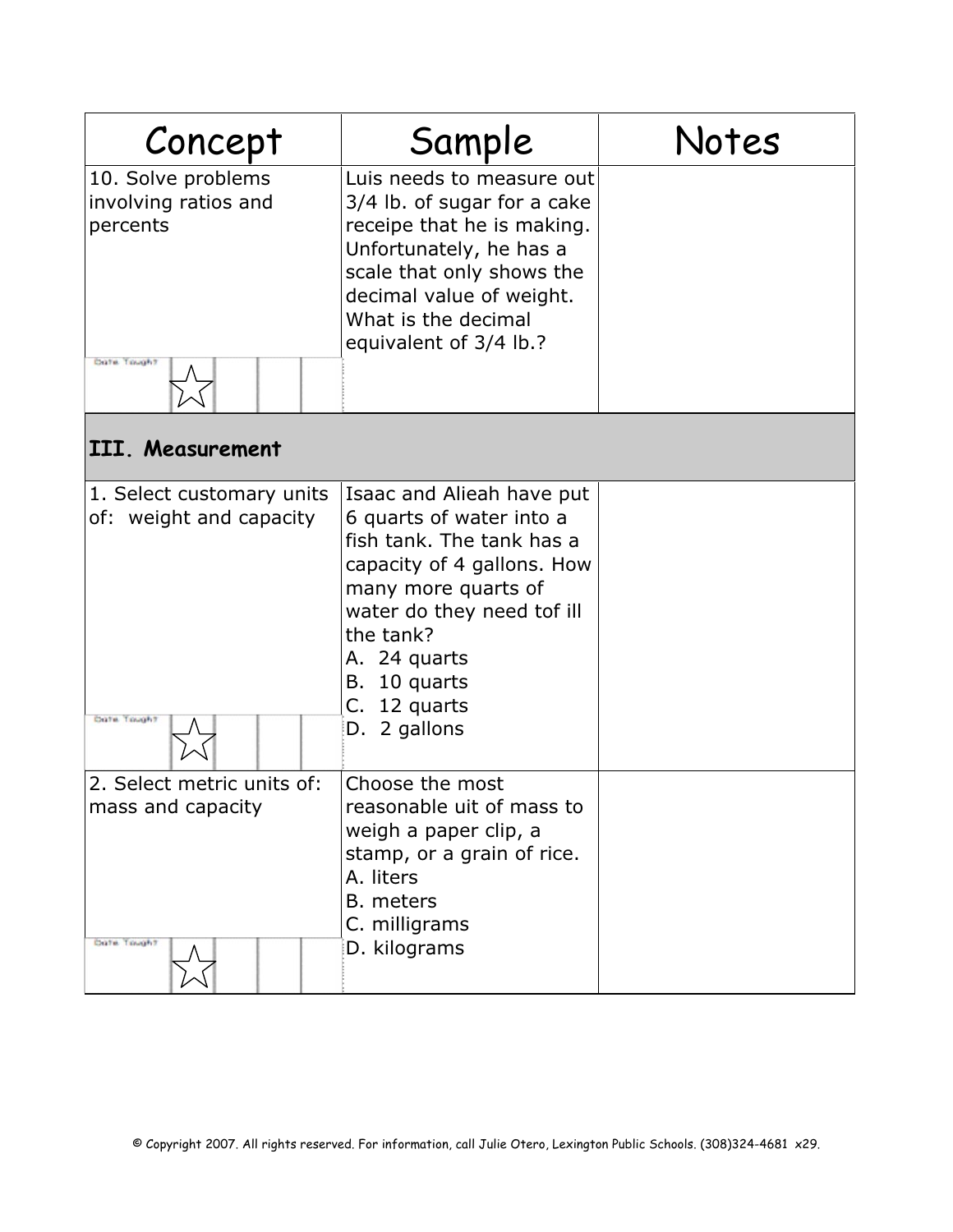| Concept                                                                                                 | Sample                                                                                                                                                                                                                                                                              | Notes |
|---------------------------------------------------------------------------------------------------------|-------------------------------------------------------------------------------------------------------------------------------------------------------------------------------------------------------------------------------------------------------------------------------------|-------|
| 3. Measure elapsed time<br>Dote: Tought                                                                 | Ivonne wants to call her<br>cousin, Juana, in Los<br>Angeles to wish her a<br>happy birthday, but these<br>is a three-hour time<br>difference. Ivonne made<br>her call at 3:42 P.M. If it<br>is earlier in Los Angles,<br>what itme was it when<br>Juana answered the<br>telephone? |       |
| 4. Convert measures in:<br>U.S. Customary System<br>and Metric System<br>Dotte, Tought                  | How many centimeters in<br>100 mm x 1,000 mm?                                                                                                                                                                                                                                       |       |
| IV. Geometry                                                                                            |                                                                                                                                                                                                                                                                                     |       |
| 1. Identify lines<br>a. Parallel<br>b. Perpendicular<br>c. Intersecting<br>d. Horizontal<br>e. Vertical | In Geometry class, Dakota<br>was asked to follow these<br>directions:<br>1. Draw a horizontal line<br>2. Draw 2 lines<br>perpendicular to the first<br>line segment.<br>This is what he drew.                                                                                       |       |
| Do'te Tough                                                                                             | Based on the drawing,<br>what dis Dakota do<br>wrong?                                                                                                                                                                                                                               |       |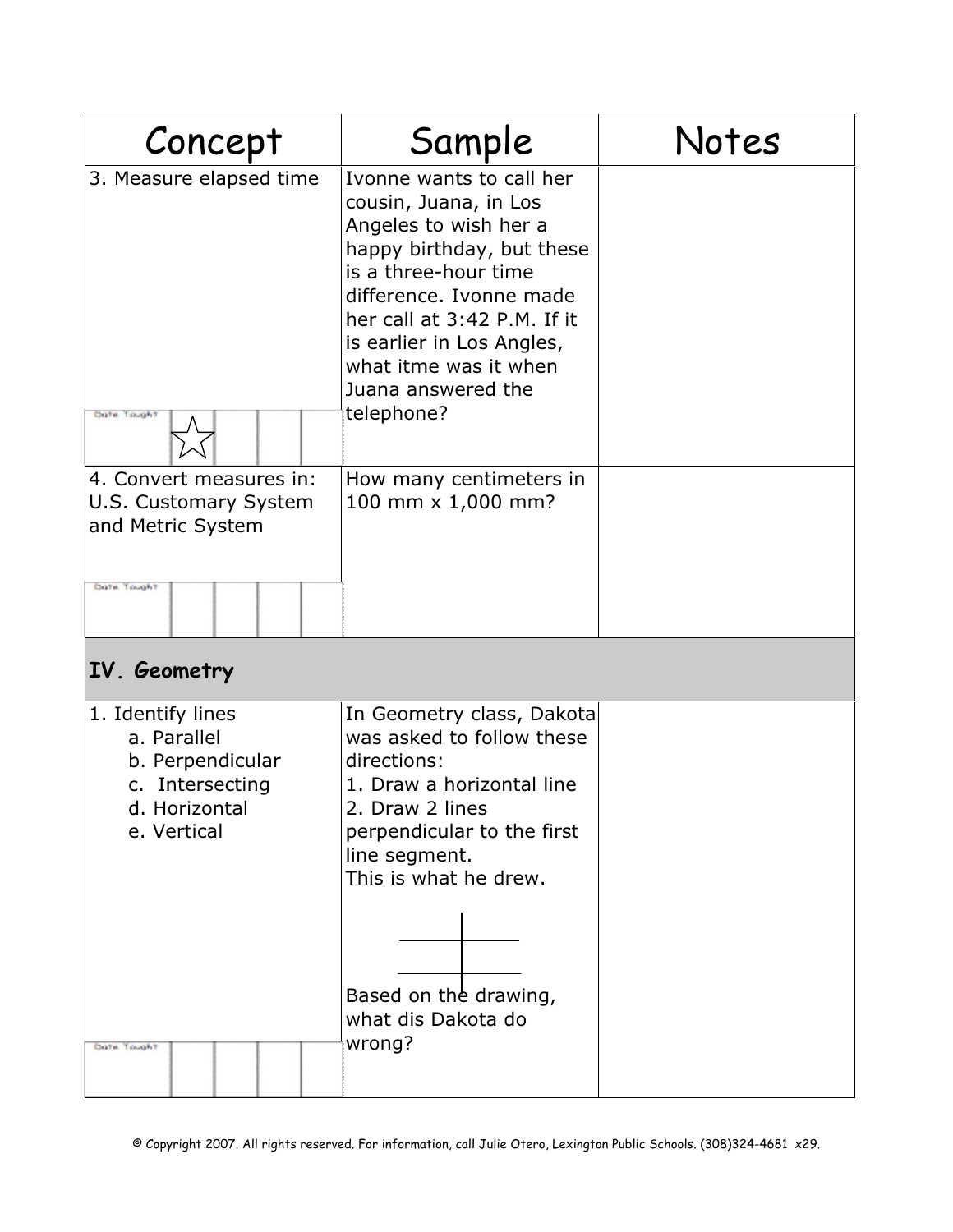